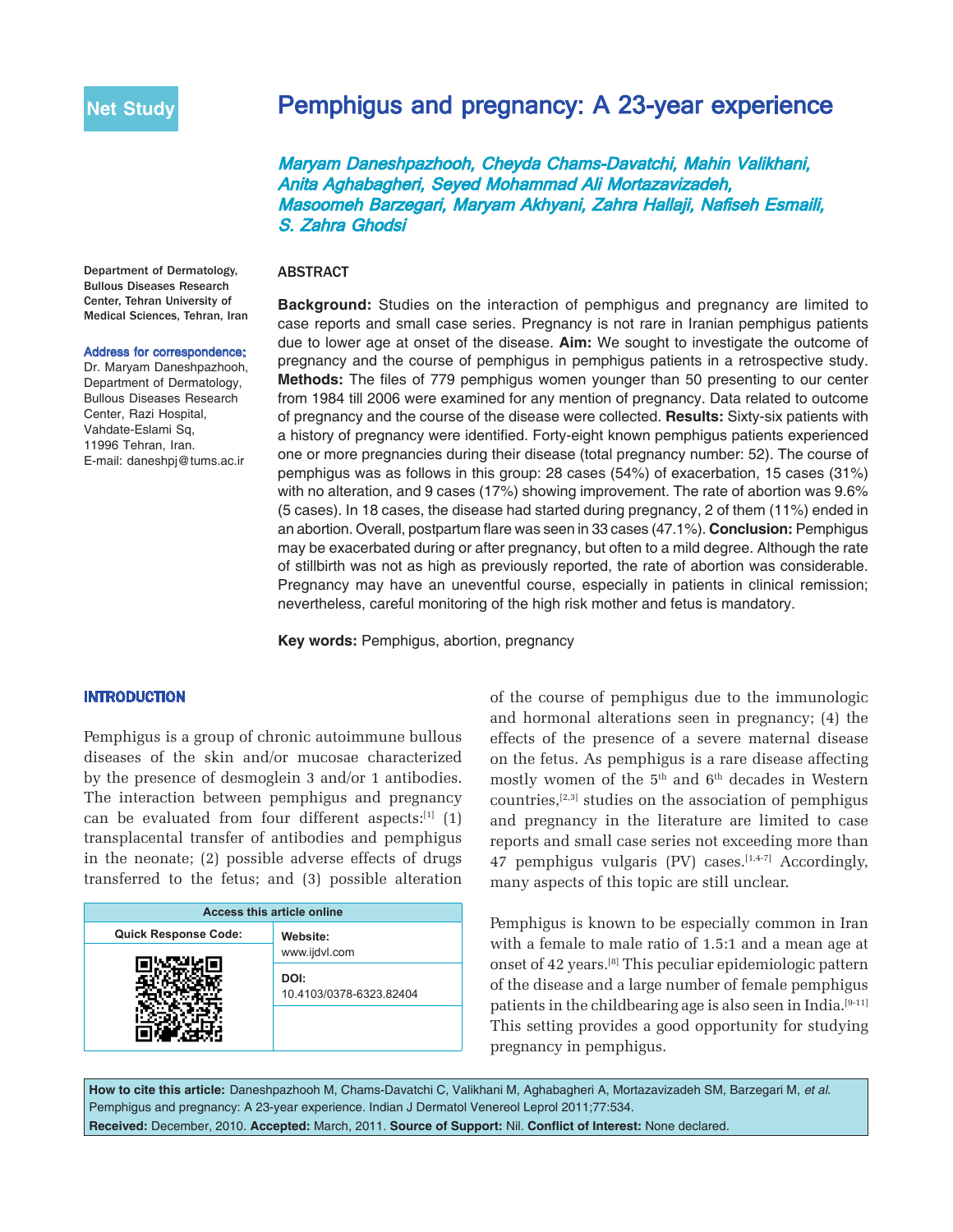We sought to investigate the outcome of pregnancy and the course of pemphigus during pregnancy in a 23-year retrospective study on pemphigus patients.

#### METHODS

In this retrospective study, approved by the Research Committee, the files of 1851 pemphigus patients presenting to the Bullous Diseases Research Center, Tehran, Iran, from 1984 till 2006 were reviewed; the diagnosis of pemphigus was based on clinical features and histopathologic findings (intraepidermal cleft and acantholysis).

Seven-hundred seventy-nine women with disease onset lower than 50 years old were identified. Their medical records were examined thoroughly for any mention of pregnancy. The patients were divided into 2 groups based on whether their disease had started during pregnancy or had experienced a pregnancy after the diagnosis of pemphigus.

## Data collection

A questionnaire including demographic data, type of pemphigus, course of disease during and after pregnancy, outcome of pregnancy, and treatments was filled in for each patient. Patients were asked by phone call or interview for any missing information. Worsening was defined as the appearance of new lesions in lesion-free patients or increasing number of lesions in patients with active disease regardless of number and site.

## Statistical analysis

Data were analyzed utilizing SPSS software version 14 (SPSS Inc., Chicago, IL, USA). Categorical variables are presented as percentage, while quantitative variables as mean  $\pm$  standard deviation (SD).

#### RESULTS

A total of 1851 files of documented cases of pemphigus (1547 inpatients and 304 outpatients) were reviewed. Of these cases, 1097 (59.2%) were female, 779 (71.0%) of them were younger than 50 years. Finally, in the group of women in the reproductive age, 66 women (8.5%) were identified with pemphigus onset before (48 cases) or during pregnancy (18 cases). Direct immunofluorescence (DIF) alone was positive in 19 patients (28.8%), both DIF and indirect immunofluorescence (IIF) in 12 patients (18.2%), and IIF alone in 5 patients (7.5%). There was one woman with three pregnancies and two women with two pregnancies (total pregnancy number: 70). Eighteen patients (26%) were primigravid, 32 (46%) multigravid, and 20 (28%) of unknown status. There were 22 (33%) vaginal deliveries, 16 (24%) caesarian sections, 7 (11%) abortions and 21 (32%) unknown.

## Onset of pemphigus before pregnancy

The characteristics of this group are presented in Table 1. This group comprised 48 women with 52 pregnancies. One patient experienced three pregnancies and two women had two pregnancies. Pemphigus exacerbated in most pregnancies (n=28, 53.8%); 5 of them (17.8%) followed intentional discontinuation of the drugs by the patient. After exclusion of the 5 patients who stopped treatment, the results on the 47 remaining patients were as follows: 23 cases of exacerbation (49%), 15 cases of no alteration (32%), and 9 cases of improvement (19%).

In 21 cases of aggravation, the flare was mild and optimal treatment was achieved by a small increase in dose of prednisolone, adding a small dose of prednisolone or adding topical steroids. The disease was controlled by 40–60 mg prednisolone in 6 cases and in only one patient prednisolone 100 mg was needed. In the three patients with multiple pregnancies, pemphigus was less severe or did not occur in their later pregnancies. In two patients with 2 and 3 pregnancies, relapse was seen only in the first pregnancy. In the other patient a severe relapse was seen in the first and a milder relapse in the second pregnancy.

| Table 1: Characteristics of known pemphigus patients who<br>became pregnant                   |                                         |  |  |  |  |
|-----------------------------------------------------------------------------------------------|-----------------------------------------|--|--|--|--|
| <b>Number of patients</b>                                                                     | 48                                      |  |  |  |  |
| Number of pregnancies                                                                         | 52                                      |  |  |  |  |
| Mean age at onset of disease $(\pm SD)$ (range)<br>(years)                                    | $27 \pm 6.6$ (14-48)                    |  |  |  |  |
| Mean interval between disease onset and<br>pregnancy (±SD) (range) (years)                    | $3.6 \pm 2.5$ (0.25-10)                 |  |  |  |  |
| Type of pemphigus $(n;\%)$<br>Pemphigus vulgaris<br>Pemphigus foliaceus<br>Pemphiqus vegetans | 41 (85.4%)<br>6(12.5%)<br>$1(2.1\%)$    |  |  |  |  |
| Course of pemphiqus (n;%)<br>Exacerbation<br>Unchanged<br>Improvement                         | 28 (53.8%)<br>15 (28.8%)<br>$9(17.3\%)$ |  |  |  |  |
| Abortion $(n;\%)$                                                                             | 9.6(5%)                                 |  |  |  |  |
| Postpartum flare (n;%)                                                                        | 23 (44%)                                |  |  |  |  |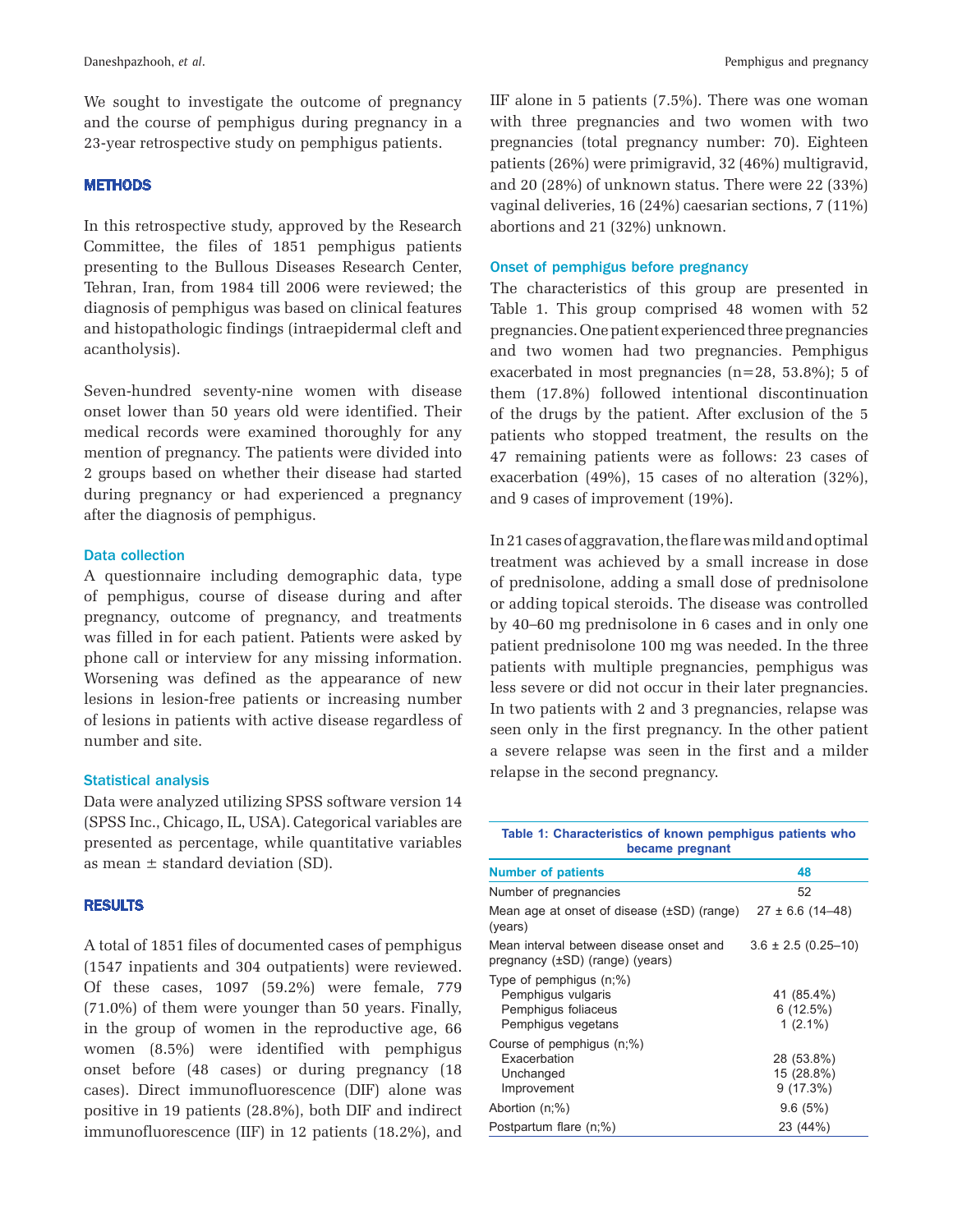Abortion occurred in  $9.6\%$  (n=5), one of them was therapeutic. In three of the four remaining cases (75%), pemphigus worsened, while the disease remained unchanged in one case. Among these 5 cases, 4 cases (80%) had PV and one patient was a known case of pemphigus foliaceus (PF).

One case of stillbirth, one newborn with meningocele, one case of neonatal pemphigus and one newborn with intrauterine growth retardation were noteworthy in this group [Table 2: cases 1–4]. Four out of 32 patients with known delivery status had preterm labor.

## Onset of pemphigus during pregnancy

The characteristics of this group are presented in Table 3. In this group of 18 patients, the onset of disease was in the first trimester in 11 (61%) patients, while it was in the second trimester in the remaining.

Seven cases (38.9%) did not receive treatment during pregnancy (due to late referral and diagnosis after pregnancy), while prednisolone alone (30–150 mg) or in combination with azathioprine (one patient) was given to 11 (61.1%) patients. Pregnancy ended to an abortion in two patients (11%), only one of them had received treatment during pregnancy. One patient gave birth to a preterm neonate with ambiguous genitalia who died shortly after birth [Table 2: case 4]. Four out of 8 patients with known delivery status had preterm delivery. All the patients who did not receive treatment during pregnancy experienced worsening of the disease during postpartum period.

## **DISCUSSION**

To our knowledge this report is the largest series of patients with pemphigus in pregnancy. Our study confirmed that the disease may be aggravated during pregnancy, although to a mild degree. Postpartum flare and abortion were other important findings.

Successful pregnancy is generally considered a Th2 state, which prevents rejection of the immunologically foreign fetus.[12] The clinical course of immunemediated diseases may be positively or negatively affected during pregnancy. While rheumatoid arthritis (a Th1-mediated disease) is considered as a prototype of diseases ameliorating during pregnancy, $[13]$ systemic lupus erythematosus (a Th2 disease) may be exacerbated in 60% of cases.<sup>[14,15]</sup> Likewise, it is suggested that the physiologic stimulus of pregnancy may precipitate or aggravate pemphigus.[4,12,15,16]

We observed worsening of disease in 54% of known cases of pemphigus during pregnancy. Nevertheless, relapses were not of great severity and were generally controlled by topical or small doses of steroids. Furthermore, it has been suggested that pemphigus tends to worsen during the first or second trimesters or immediately during the postpartum period.[17-19] Similarly in our study pemphigus began in the first two trimesters in the group of patients whose disease started in pregnancy. It has been speculated that rising endogenous corticosteroid production by the chorion and consequent immunosuppression is the reason for amelioration of pemphigus during the third trimester.<sup>[17]</sup> Postpartum flare was another remarkable finding in our series. This may be due to the rapid decline of chorionic corticosteroids after delivery. Overall, according to our study, the impact of pregnancy on the clinical course of pemphigus was not as unfavorable as generally thought. In the recent review of reported cases of PV, exacerbation of the disease was reported in 11 (22%) of 49 cases. $[1]$ 

Poor neonatal outcome is generally considered to be associated with severe maternal disease and high serum level of antibodies.<sup>[20,21]</sup> An oddly high rate of

| Table 2: Details of complicated births in pemphigus patients |                |                          |                                               |                                              |                                                |                              |                              |
|--------------------------------------------------------------|----------------|--------------------------|-----------------------------------------------|----------------------------------------------|------------------------------------------------|------------------------------|------------------------------|
| <b>Number</b><br>of cases                                    | Age<br>(vears) | <b>Diagnosis subtype</b> | <b>Time from</b><br>diagnosis to<br>pregnancy | <b>Disease</b><br>course during<br>pregnancy | Drug used during<br>pregnancy                  | <b>Complication</b>          | <b>Neonate</b><br><b>sex</b> |
|                                                              | 30             | PV (mucocutaneous)       | 2 years                                       | Worsen                                       | Prednisolone (up to up<br>to $40 \text{ ma}$ ) | Stillbirth (9 months)        |                              |
| 2                                                            | 30             | PV (mucocutaneous)       | 2 years                                       | Worsen                                       | Prednisolone (60 mg)                           | <b>IUGR</b> (term)           | Female                       |
| 3                                                            | 22             | PV (mucocutaneous)       | 7 years                                       | No change                                    | Prednisolone (low dose)                        | Meningocele (term)           | Female                       |
| 4                                                            | 14             | PV (mucocutaneous)       | 4 years                                       | Worsen                                       | Prednisolone (low dose)                        | Neonatal pemphiqus           | Male                         |
| 5                                                            | 22             | PV (mucocutaneous)       |                                               | Onset in the<br>third trimester              | Prednisolone (40 mg)                           | Death shortly after<br>birth | Ambiguous<br>genitalia       |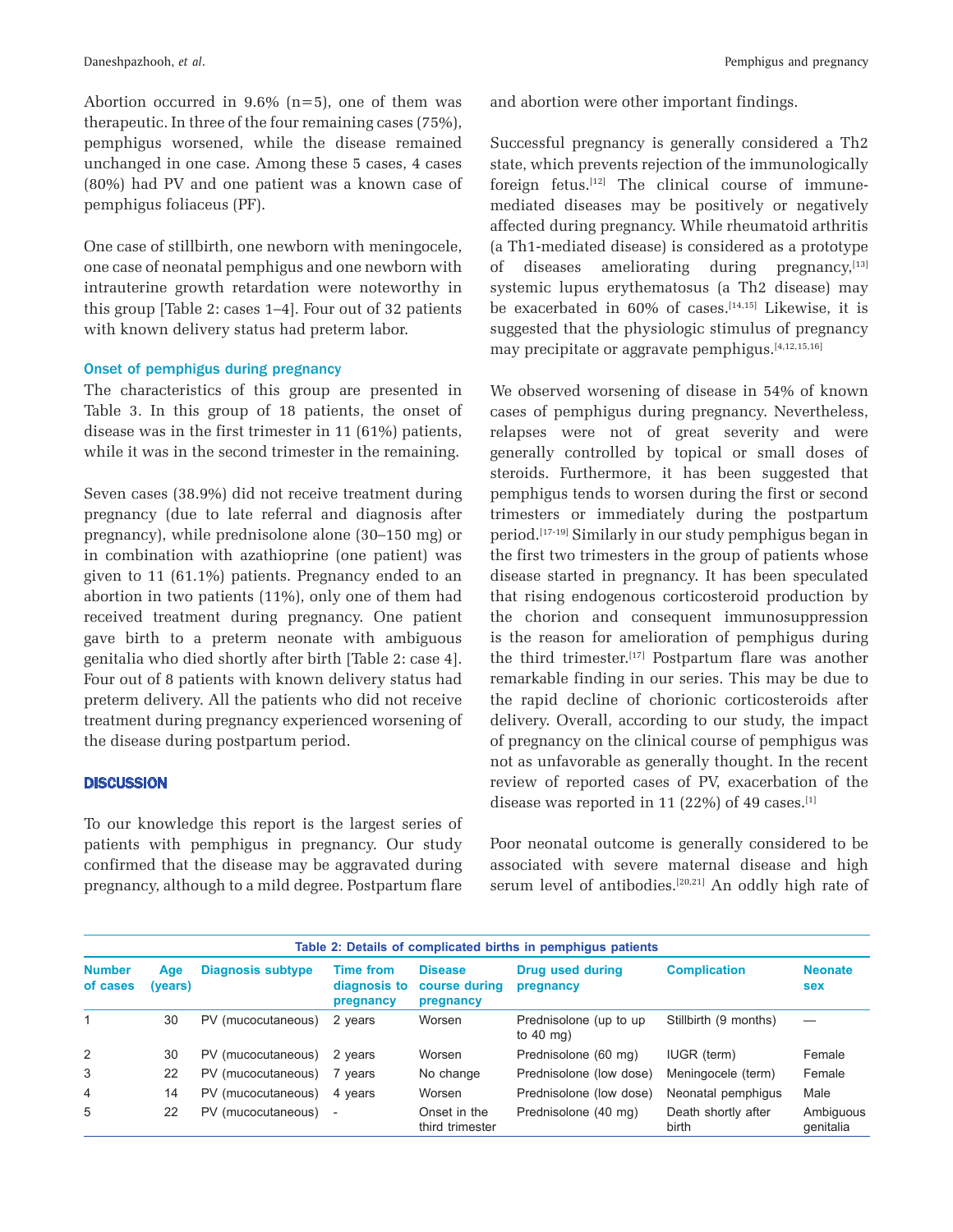| Table 3: Characteristics of pemphigus patients with disease<br>onset during pregnancy |                          |  |  |  |
|---------------------------------------------------------------------------------------|--------------------------|--|--|--|
| Number of patients                                                                    | 18                       |  |  |  |
| Mean age $\pm$ SD (years)                                                             | $27.7 \pm 46$ (18-34)    |  |  |  |
| Type of pemphigus $(n;\%)$<br>Pemphigus vulgaris<br>Pemphiqus foliaceus               | 17 (94.4%)<br>$1(5.6\%)$ |  |  |  |
| Abortion $(n;\%)$                                                                     | 2(11%)                   |  |  |  |
| Postpartum flare (n;%)                                                                | 10 (55.6%)               |  |  |  |

27% is frequently cited for stillbirth in pemphigus during pregnancy in old literature.<sup>[22,23]</sup> In a recent review of all reported cases of PV and pregnancy in the English literature in Pubmed, the authors reported the rate of stillbirth to be 10% (5 out of 49 patients) and a perinatal mortality of 12% (6 cases).<sup>[1]</sup> In contrast to these high figures, pregnancy ended to stillbirth in only one of our cases (1.4%). Postnatal death was also seen in one case (1.4%). The previously reported high figures are mostly due to the preferential report of severe cases. Therefore, it seems that stillbirth in pemphigus is not as frequent as previously thought. At last, the rate of abortion was considerable in our series. Totally, we observed 7 (9.7%) abortions two of them were due to trauma and therapeutic purpose. Four of them were associated with exacerbation of disease. To the best of our knowledge, this pregnancy outcome was not studied previously. It is worth mentioning that 7.5 abortions per 1000 married women aged 15–49 years is reported from Iran. $[24]$ 

Neonatal pemphigus is a rare complication of pregnancy in pemphigus patients. To our knowledge only 29 cases of neonatal pemphigus have been reported in the literature.[18,25,26] In our series we found only one case of neonatal pemphigus (1.4%) born to a mother with mild oral PV. Her skin bullae resolved after a few weeks. In most reported cases, PV/vegetans was the underlying maternal diagnosis (26 out of 29 cases).<sup>[18,25,26]</sup> Only three cases of PF are yet to be reported.[27-29] It is postulated to be due to the different distribution of Dsg 1 and 3 in neonate and adult skin and mucosae.[30] Most neonates had skin rather than mucosal lesions.[18] The maternal disease was not always severe; it may be mild as in our case or even inactive.[5,31,32]

Although there is no prospective or cohort study defining the best drug regimen during pregnancy in PV, prednisolone and azathioprine are considered safe therapeutic options in this context.[20] Topical steroids and intralesional steroid injection (triamcinolone acetonide 10–20 mg/mL around the lesion) can be used in mild cases. Dapsone and plasmapheresis are other therapeutic modalities mentioned in the literature.<sup>[1]</sup> IVIg may also be used safely during pregnancy if needed.[1] In our practice, prednisolone was the most frequently used drug and azathioprine was used only in the most severe case. Interestingly, azathioprine was not used in any of the five cases with poor neonatal outcome. In addition, almost all patients with onset of pemphigus during pregnancy who did not receive treatment experienced severe worsening of the disease after delivery. Accordingly, we recommend that treatment of pemphigus should not be delayed during pregnancy (or postponed to the postpartum period). At last realistic counseling of known PV patients before conception is of much help.

Major limitations of this study were mostly related to its retrospective nature. The frequency of pregnancy in our study may have been underestimated, as many patients may have not reported their pregnancies, especially when in clinical remission. On the other hand, the etiology of adverse events of pregnancy could not be investigated in this study.

In conclusion, this study showed that pemphigus may be exacerbated during or after pregnancy, but generally to a mild degree. Although the rate of stillbirth was not as high as previously reported, the rate of abortion was considerable. Overall, the outcome of pregnancy was not as dreadful as what is reported in the literature. Pregnancy may have an uneventful course, especially in patients in clinical remission; nevertheless, careful monitoring of the high risk mother and fetus is mandatory.

#### REFERENCES

- 1. Kardos M, Levine D, Gürcan HM, Ahmed RA. Pemphigus vulgaris in pregnancy: Analysis of current data on the management and outcomes. Obstet Gynecol Surv 2009;64:739-49.
- 2. Bastuji-Garin S, Souissi R, Blum L, Turki H, Nouira R, Jomaa B, *et al*. Comparative epidemiology of pemphigus in Tunisia and France: Unusual incidence of pemphigus foliaceus in young Tunisian women. J Invest Dermatol 1995;104:302-5.
- 3. Langan SM, Smeeth L, Hubbard R, Fleming KM, Smith CJ, West J. Bullous pemphigoid and pemphigus vulgaris-incidence and mortality in the UK: Population based cohort study. BMJ 2008;337:a180.
- 4. Kalayciyan A, Engin B, Serdaroglu S, Mat C, Aydemir EH, Kotogyan A. A retrospective analysis of patients with